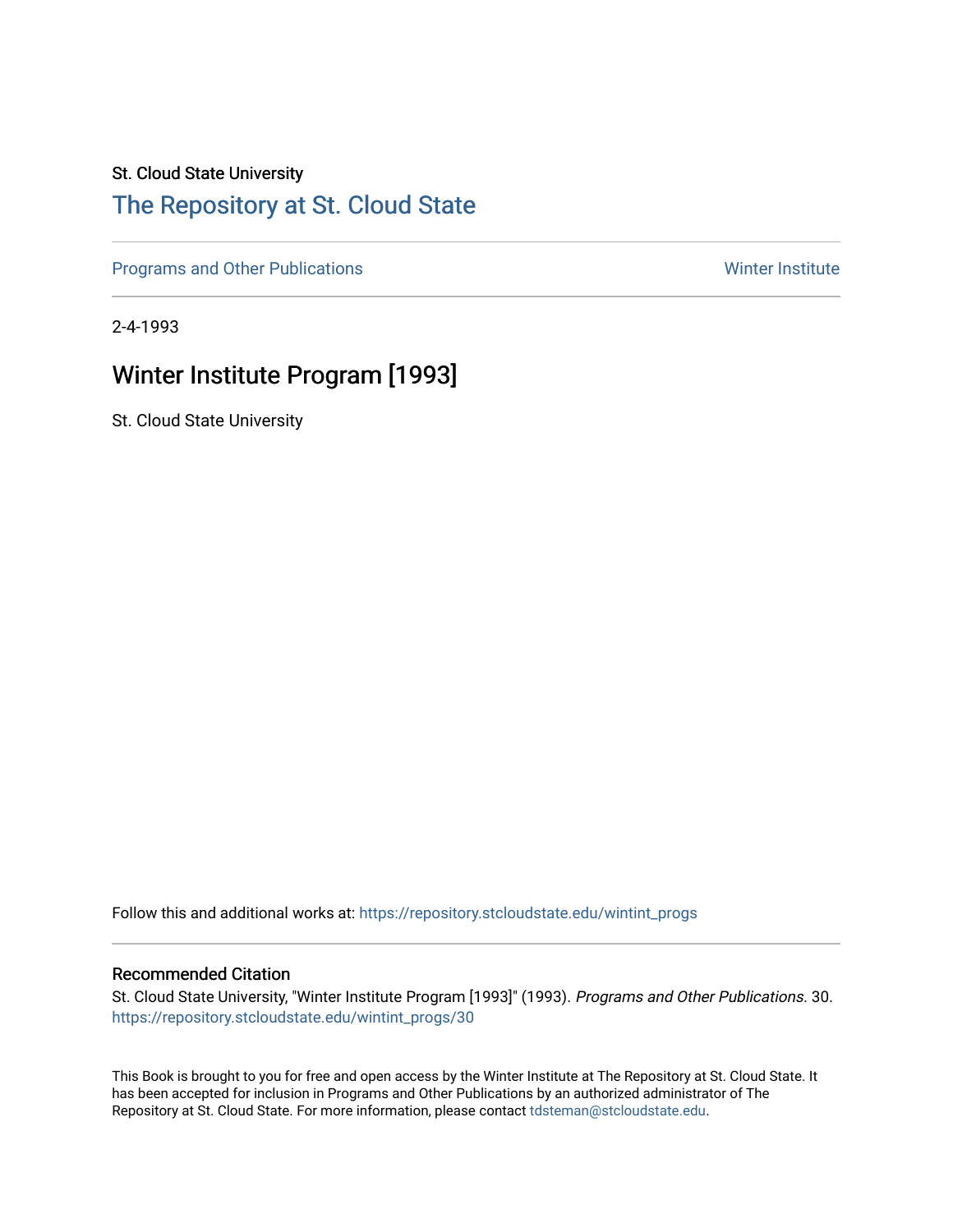THE CENTER FOR ECONOMIC EDUCATION AND THE SENATE FINANCE COMMITTEE ANNOUNCE

# **31st Annual**

# ECONOMIC EDUCATION WINTER INSTITUTE



### **Thursday, February 4, 1993 Atwood Center Ballroom St. Cloud State University**

# PROGRAM

### **a.m.**

| 8:30  | REGISTRATION-                      |  |
|-------|------------------------------------|--|
|       | Atwood Center Ballroom             |  |
| 9:00  | <b>GREETINGS AND INTRODUCTIONS</b> |  |
|       | Robert Bess, President, St. Cloud  |  |
|       | State University, and              |  |
|       | Scott Henricks, Chair, Senate      |  |
|       | <b>Finance Committee</b>           |  |
| 9:10  | "The Future of Fiscal Policy,"     |  |
|       | Barry P. Bosworth                  |  |
| 10:10 | <b>FEATURED SPEAKERS</b>           |  |
|       | Gary H. Stern                      |  |
| 11:10 | <b>Tom Stinson</b>                 |  |
|       |                                    |  |

### **p.m.**

| 12:00 | <b>BUFFET LUNCH</b>              |
|-------|----------------------------------|
|       | <i>(reservations required)</i>   |
| 1:00  | "Ecosense" Workshop              |
|       | Invited secondary teachers only. |
| 4:00  | <b>ADJOURN</b>                   |

### SPONSORING ORGANIZATIONS

SCSU Center for Economic Education Srudent Government Finance Committee Minnesota Council on Economic Education with St. Cloud State University's College of Business College of Education College of Social Sciences Economics Department Interdisciplinary Srudies Department University Foundation Minnesota Department of Education

#### *The* Economic *Education* Winter *Institute* is *presented as a service* to:

Students at St. Cloud State University Elementary/secondary teachers and administrators University/college faculty and administrators The general public